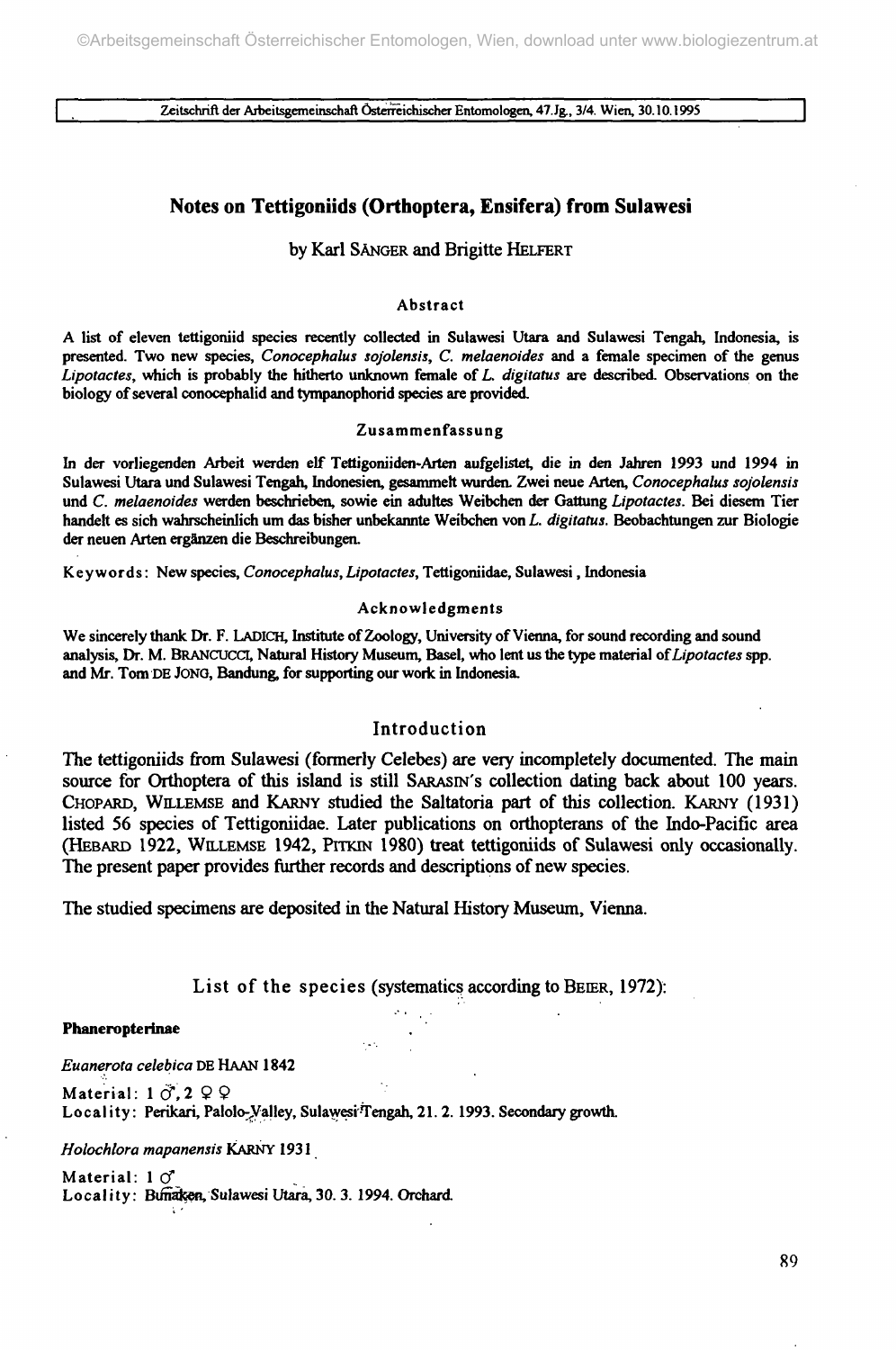## **ConocephaHnae**

## **Conocephalini**

*Conocephalus longipennis* **DE HAAN 1842**

**Material:**  $2 \varphi$ Locality: Gunung Sojol, Ogoamas, Sulawesi Tengah; 18. 2. 1993. Secondary growth in a primary wet mountain rain forest.

# *Conocephalus sojolensis* **sp. n.**

Type material: Holotype  $\mathcal{Q}$ , Paratypes 1  $\mathcal{Q}$ , 1  $\mathcal{O}$ . The male specimen is damaged: the hind legs are missing and the genital segments heavily injured. The relevance of the description is therefore limited. These injuries do not stem from our handling but must have happened to the living animal, because a distinct callus can be observed.

Type locality: Gunung Sojol, Ogoamas, Sulawesi Tengah; 18. 2. 1993. Secondary growth in a primary wet mountain rain forest.

Etymology: Named in reference to type locality.

Description: Measures (in mm):.

|      | o o       |
|------|-----------|
| 19.0 | 21,0/22,0 |
| 4,3  | 3,8/4,2   |
| 2,5  | 3,1/3,0   |
|      |           |
|      | 17,5/19,9 |
|      | 19,0/22,0 |
|      | σ         |

Fastigium verticis width less than half of scapus, length about half of scapus, in front view with parallel margins. Antennae very long, the flagellomeres relatively thick, short, with regularly scattered setae. Posterior and anterior margin of the pronotum slightly convex, discus more or less flat. Paranota triangular, rounded at the tip, humeral sinus very weak. Prosternum with 2 short, sharp spines. Meso- and metasternum terminate in 2 apically rounded lobi. Parapter, the elytra reach more or less the posterior knees ; the alae extend somewhat beyond the elytra. Tympana covered, with narrow, slit-shaped openings. Procoxae with one strong, downwardly bent lateral spine, the other coxae unarmed. Pro- and mesofemora unarmed, metafemora with 1 - 2 short spines. Lobi of the middle and posterior knees with 2 (1) terminal spines. Pro- and mesotibiae with 5- 6 externo- and internoventral spines, metatibiae with 5 interno- and 6- 7 externoventral spines, 25 - 34 extemo- and 24 - 33 internodorsal spines and with 6 apical spurs (2 dorsal, 4 ventral spurs).

Genital segments: male cerei with 1 internal, downwardly bent spine in the middle. Subgenital plate slightly concave apically, styli slightly conical, short. Female cerei unarmed, apically pointed. Subgenital plate concave medially. Ovipositor long, straight (Fig. 1 a, b).

Colouration ex alcohol: primary colour yellowish. Occiput and dorsal side of the pronotum brown. Scapus and pedicellus with brown spots, flagellomeres each distally darker brown than proximally. Elytra grey, the anterior margin colourless. Alae smoked, the colouration intensifying toward the apex; costa and subcosta light-grey, all other veins dark-grey. Posterior knees blackish brown. Ovipositor brown.

Colouration in vivo: primary colour green. Occiput and dorsal side of the pronotum dark-brown. A small brown stripe extends from the posterior margin of the eye to the posterior margin of the pronotum. Scapus and pedicellus light-brown, flagellimi dark-brown. Elytra greyish brown, the anterior margin colourless. Alae smoked, darker toward the apex, the anterior margin colourless.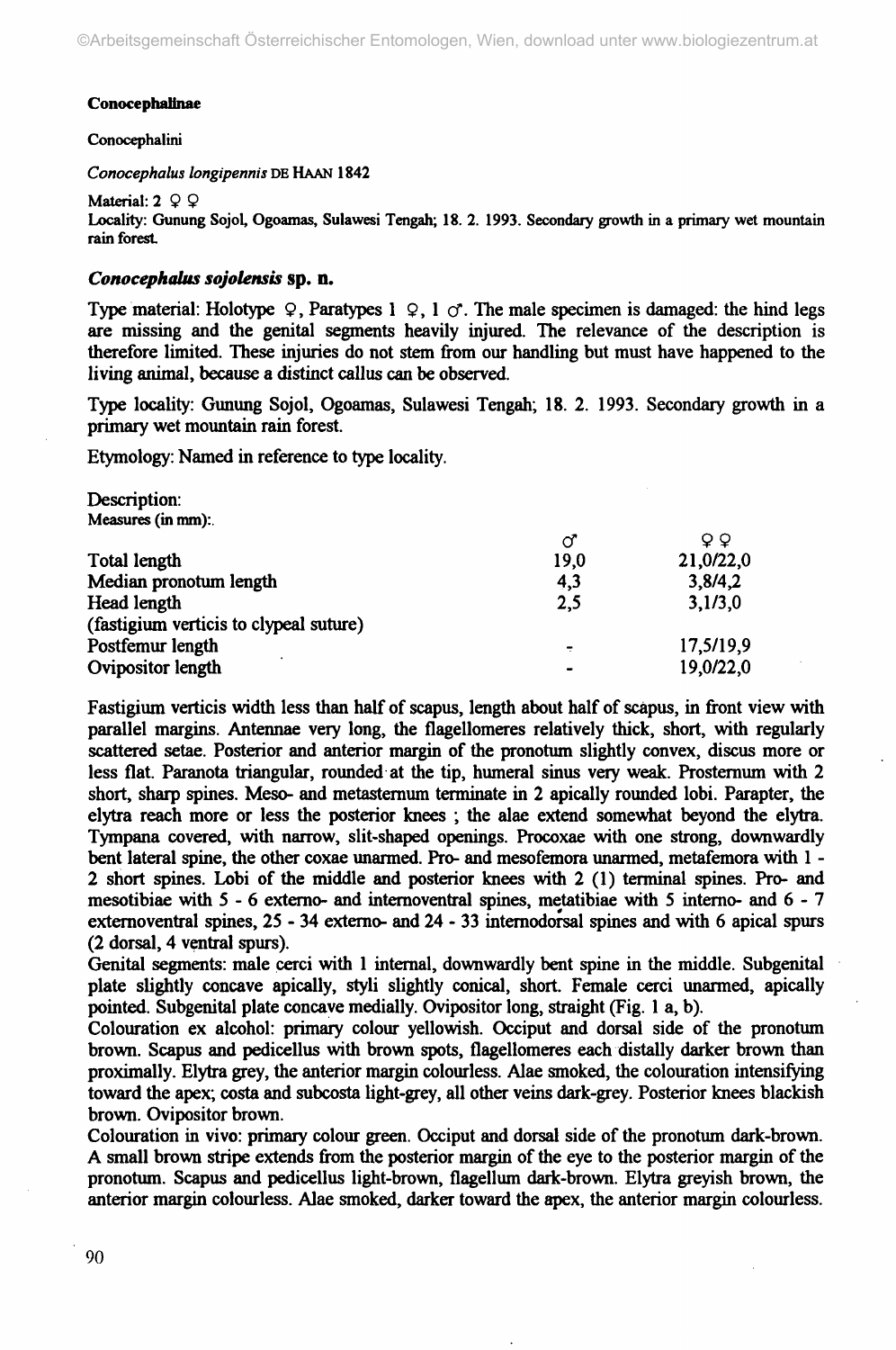Posterior knees black, all tibiae and tarsus greyish brown. Abdomen yellowish, the tergites of the abdomen yellowish to red yellow. Ovipositor light-brown.



Differential diagnosis:

G *sojolensis* occurs syntopically with G *longipennis.* In comparison, G *sojolensis* is considerably larger and bulkier, the ovipositor is significantly longer (19.0 - 22.0 mm versus only 13.0-13.5 mm in G *longipennis* from the same locality). The length of the ovipositor in specimens from the West Pacific area ranges beween 12.6 and 15.9 mm (PITKIN 1980).

# *Cococephalus melaenoides* **sp. n.**

Type material: Holotype  $\circ$ . Paratypes: 6  $\circ$   $\circ$ , 8  $\circ$   $\circ$ , ex cult., Fl.

Type locality: Gunung Sojol, Ogoamas, Sulawesi Tengah; 18. 2. 1993. Secondary growth in a primary wet mountain rain forest.

Etymology: Named in reference to the closely related G *melaenus.*

Description: **Measures (in mm):**

|                                        | ೧ಿ೧                       | O Q                       |
|----------------------------------------|---------------------------|---------------------------|
| Total length                           | $17,2-18,9(18,0 \pm 0.6)$ | $17,0-20,2(19,0 \pm 1,1)$ |
| Median pronotum length                 | $3,2-3,6(3,3 \pm 0,2)$    | $3,2-3,8(3,3\pm0,2)$      |
| Head length                            | $2,6-3,2(2,9\pm0,2)$      | $2,9-3,1(3,0 \pm 0,1)$    |
| (fastigium verticis to clypeal suture) |                           |                           |
| Postfemur length                       | $12,9-14,9(13,7 \pm 0,8)$ | $13,8-15,8(14,2 \pm 0,7)$ |
| Ovipositor length                      |                           | $7,3-8,3(7,8 \pm 0,4)$    |

Fastigium verticis width and length about half of scapus. Pronotum with a very weak, median carina, anterior margin straight, posterior margin slightly convex, discus flat, somewhat expanded posteriorly. Paranota triangular, lower margins rounded, humaral sinus weak. Parapter, alae slightly longer than elytra, which extend beyond the posterior knees. Stridulatory field set off with a distinct step. Prosternum with 2 short, weak spines, meso-and metasternum with narrow, apically rounded lobi. Protibiae broadened in the region of the tympana. Tympana covered with slit-shaped openings. Procoxae with 1 lateral spine, all femora unarmed. Knee lobi with  $0 - 1$  weak spine. Pro-and mesotibiae with  $5 - 6$  externo- and intermoventral spines, metatibiae with 5- 6 externo-and internoventral spines and 28 - 32 extemo-and intemodorsal spines and 6 apical spurs (2 dorsal, 4 ventral spurs).

Genital segments: male cerei with 1 internal, downwardly bent spine in the middle. Subgenital plate apically concave. Styli short, bent downwards. Titillators bent, apically not expanded,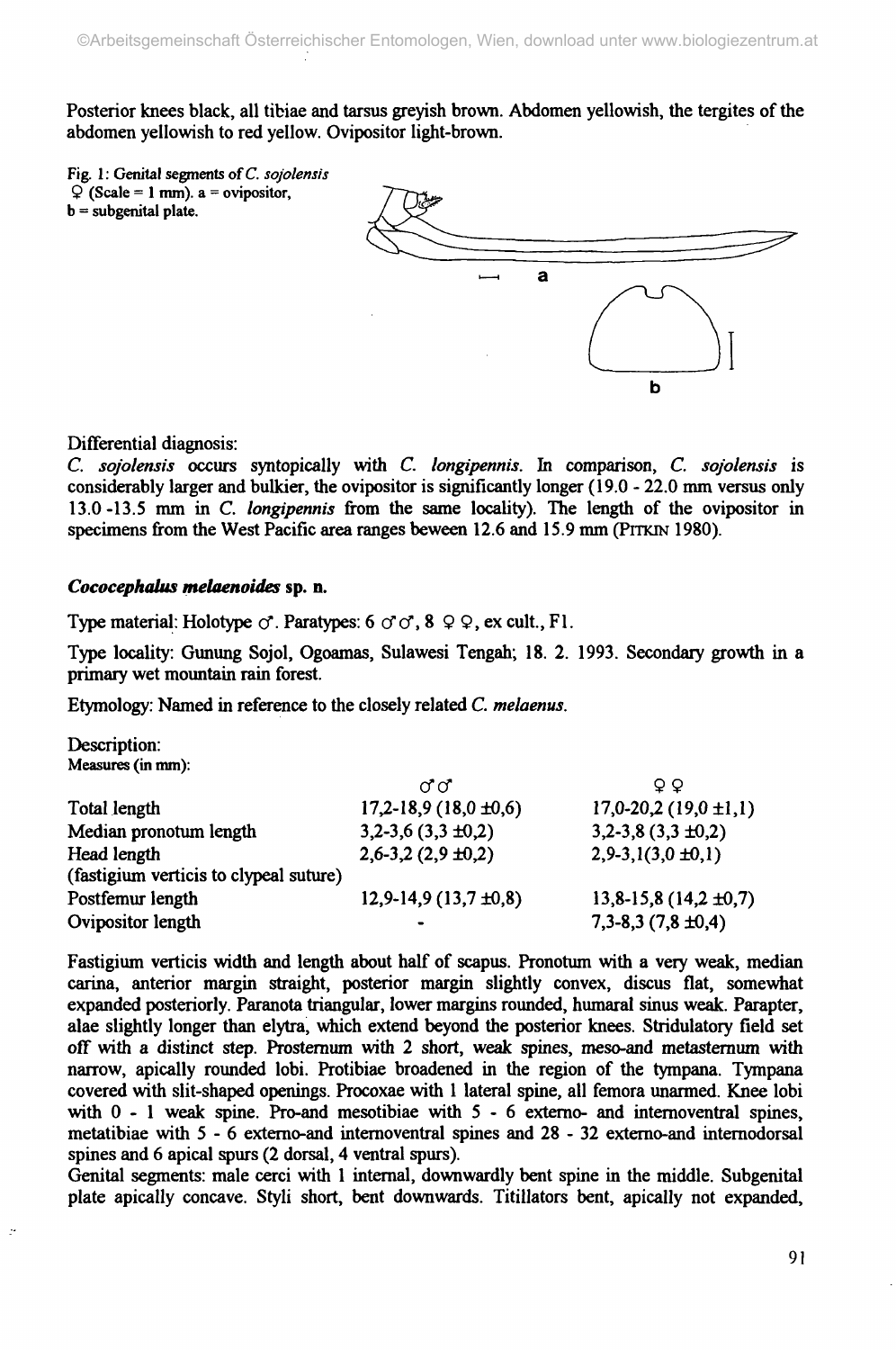distinctly toothed (Fig. 2a, b, c). Female cerei simple, pointed. Subgenital plate simple, apically rounded, with a V-shaped median incision. Ovipositor nearly straight (Fig. 2d, e).

Colouration ex alcohol: primary colour yellowish. Occiput and dorsal side of the pronotum darkbrown. Two light-brown stripes extend from fastigium to the proximal parts of the pronotum and fade away in the metazona. Fastigium verticis, scapus and pedicellus with dark-brown spots, flagellimi blackish brown. Elytra dark-brown, only precostai and costal field colourless. Alae colourless, only anterior margin and apex dark-brown. Femora distally dark-brown. Knees darkbrown, tibiae and tarsus light-brown. Ovipositor light-brown.

Colouration in vivo: primary colour green. Markings of occiput and pronotum brown. The stripes between fastigium and metazona greenish white. Paranota verdigris. Abdominal tergites red with yellow-green stripes along each side. Basis of antennae light-brown, flagellum distally blackish brown. Elytra dark-brown, only precostai and costal field colourless. Alae colourless, only anterior margin and apex dark-brown. Basal parts of leg including proximal parts of the femora green, the postfemora proximally with fine dark markings, distally brown. Knees blackish brown. Tibiae and tarsus chestnut. Ovipositor chestnut, darker toward the apex.



**Fig. 2: Genital segments of** *C. melaenoides.* (Scale = 1 mm).  $a = left$  cercus  $\circ$ <sup>\*</sup> in ventral view,  $\mathbf{b}$  = subgenital plate  $\mathcal{O}'$ ;  $\mathbf{c}$  = left titillator  $\circlearrowleft$  in ventral view;  $d$  = subgenital plate  $\circledcirc$ ; **e = ovipositor.**

Differential diagnosis:

*C. melaenoides* is very closely related to *C. melaenus* (DEHAAN 1842), which is also recorded for Sulawesi by KARNY 1931 (sub *Xiphidion melan*). It can be distinguished from the latter by the distinctly longer and less curved ovipositor. All femora are unarmed. The titillators are wider and more distinctly toothed. The length of the ovipositor ranges between 7,6 and 8,3mm ( $\bar{X} = 7.8 \pm 10^{-10}$ ) 0,4 mm; n = 6) in *C. melaenoides* and 6,0 - 7,6mm ( $\bar{X}$  = 6,7 ± 0,4mm; n = 20) in *C. melaenus.* The differentiation between the species was carried out with material from Thailand only (localities of *C. melaenus:* Khao Sabap, Province Chanthaburi, n = 9; Tung Salaeng Luang, Province Phitsanulok,  $n = 2$ ; Huay Kha Kaeng, Province Uthai Thani,  $n = 5$ ; Khao Sok, Province Surat Thani,  $n = 4$ ).

The larvae of both species are easy to distinguish, at least in the early stages. Hatchlings of C. *melaenoides* are slim, the primary colour is yellow red. In contrast, early larvae of *C. melaenus* are comparatively stout with a conspicuous red and black colouration: head and pronotum are intense brigth red, the abdomen and the distal parts of the postfemora black. In both species the primary colour gradually changes to green with dark-brown markings, but the dynamics of these features are very different with respect to stages as well as individuals: the appearance of different individuals of one stage is much more uniform in *C. melaenus* than in *C. melaenoides.* Toward the end of ontogenesis all larvae look quite similar.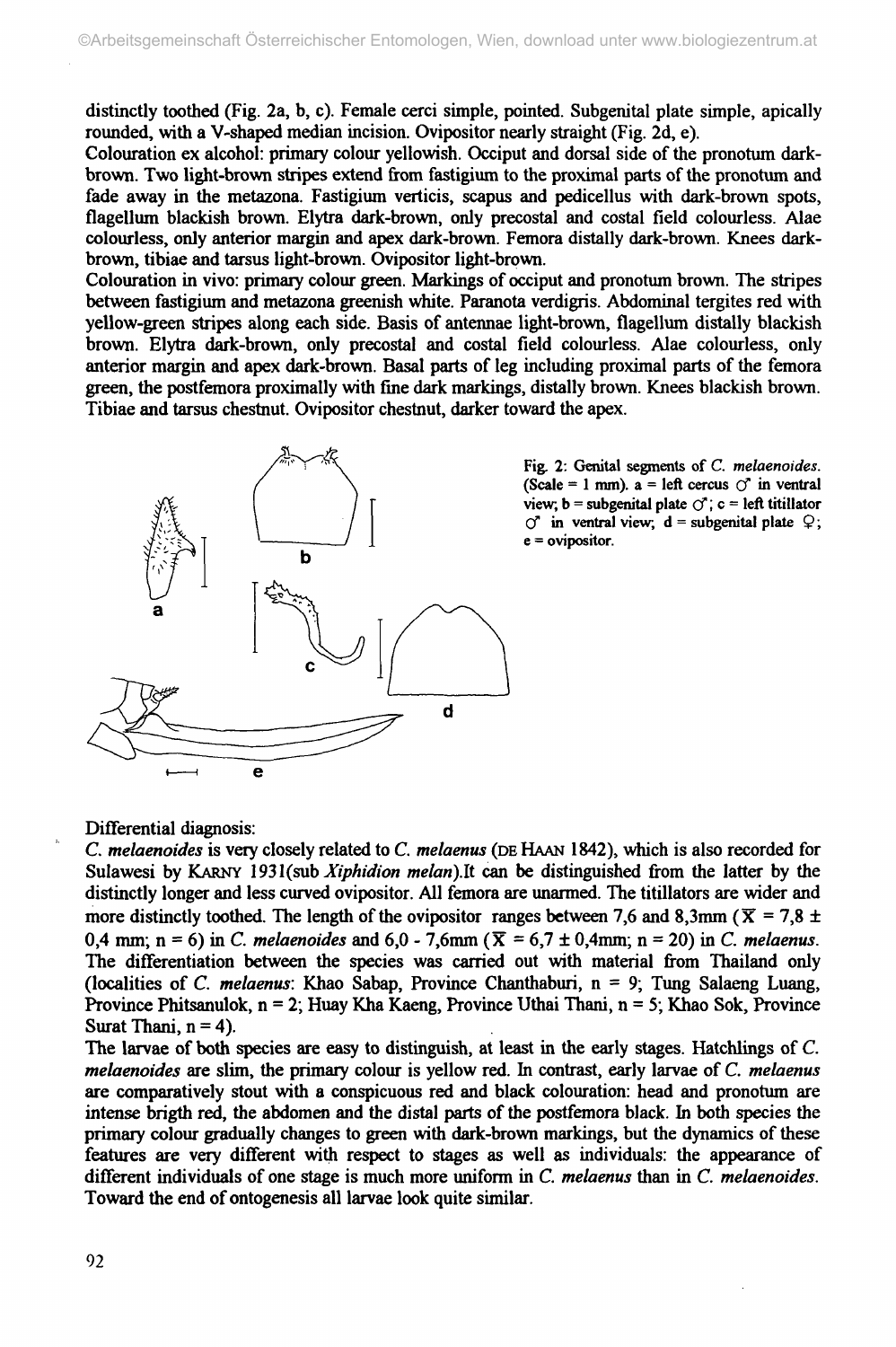

**Fig. 3a: Verses of the calling song in** *C. melaenoides* **without ultrasonic frequency range (Scale = 100 msec); b = Syllable pattern of a verse including ultrasonic frequency range (Scale = 10 msec); c = Verses of the calling song in** *C. melaenus* **without ultrasonic frequency range (Scale =10 0 msec); d = Syllable pattern of a verse including ultrasonic frequency range (Scale =1 0 msec).**

Sound production:

The feature best suited for a species discrimination, especially in the field, is the stridulation. Although both species produce sound in the same frequency range, their chirping is different. In *C. melaenoides* the calling song of isolated males consists of regularly repeated verses, each with 2 isolated syllables. The first macrosyllable (sensu HELLER 1988) lasts 8,9 msec, the second 14.9 msec. One verse takes 25 msec (mean of 5 males at 25° C). In *C. melaenus* a single verse lasts 39,4 msec and is formed by 3 separated macrosyllables. The first two syllables are of nearly equal duration (9,3 msec), the third macrosyllable being slightly longer and taking 11,6 msec (mean of 5 males at 25° C.). The inter-verse intervals are shorter in C. *melaenoides* (11,5 msec)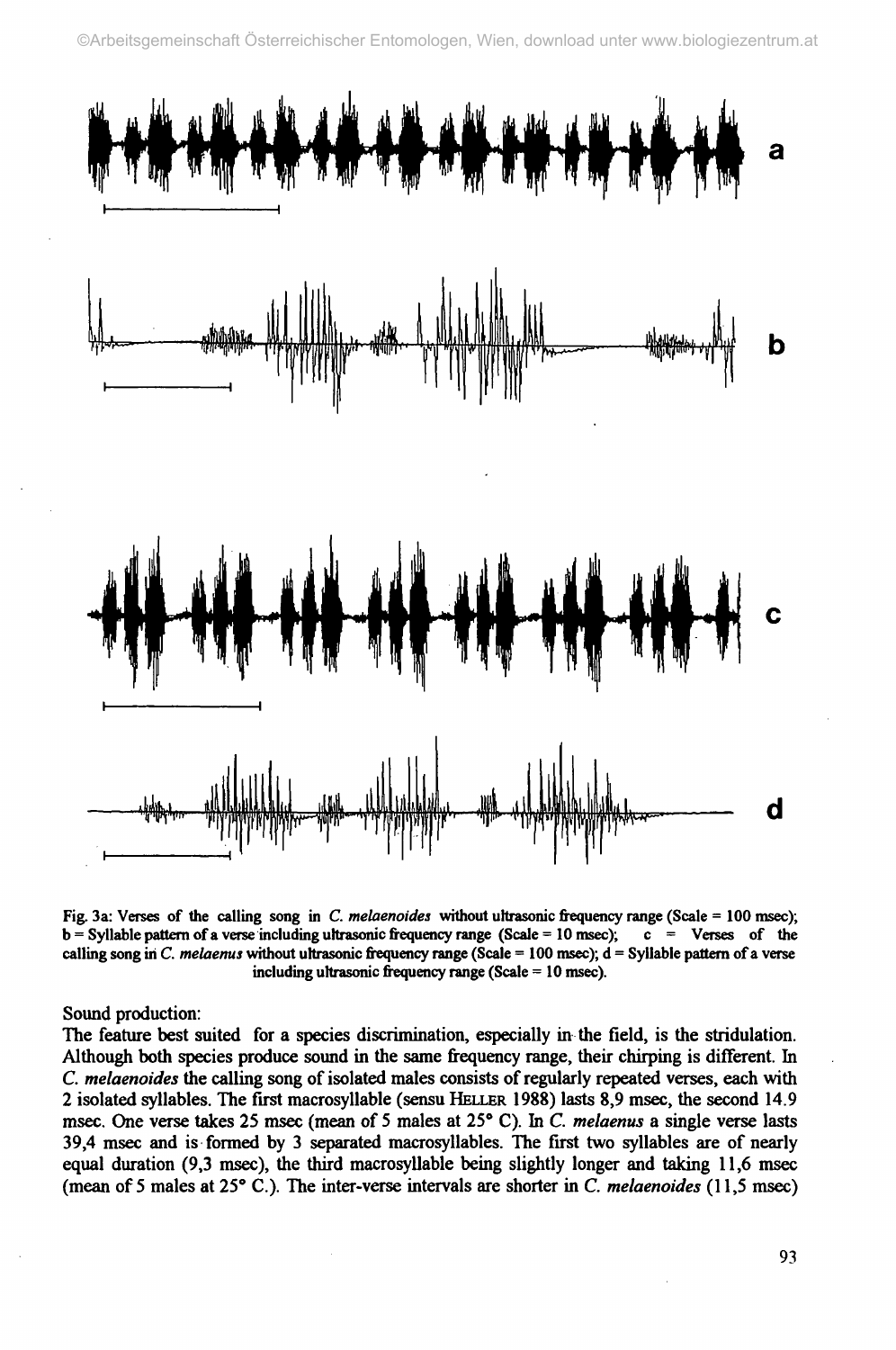than in *C. melaenus* (18,5 msec). In the ultrasonic frequency range, one short additional syllable (2,8 msec) could be detected in both species (Fig. 3a, b, c, d).

Only males of the same age (3 weeks after the final moulting) were studied to avoid a possible geriatric effect on the syllable pattern (STEEDL et al. 1991). Recording took place during the day, because calling activity in both conocephalids is not restricted to photo- or scotophasis. The records were made in a sound - proof chamber with an UHER 4000 tape recorder and an ultrasonic-detector PETTERSON 940. Sound analysis was carried out with S-Tools, Integrated Work Station for Acoustics, Speech and Signal Processing, Austrian Academy of Sciences, Research Laboratory of Acoustics.

# Cross-breeding experiments:

The degree of compatibility between the species was investigated by cross-breeding experiments with 10  $\sigma \sigma$  and 9 9 of each species. All animals were selected at random as larvae from bisexually reared stock cultures and kept as singles until adulthood. Rearing and maintainance is described in HELFERT and SÄNGER (1975). After the final moulting, female *C. melaenoides* were paired with male C. *melaenus* and vice versa. In both cases fecundity as well as fertility of the females were extremely low compared with females from stock cultures. In the cross-breeding experiments the average egg production of *C. melaenoides* was 6 eggs during the life span (3- 9 eggs), compared with 16 eggs for *C. melaenus* (11 - 20 eggs). *C. melaenoides* produced no larvae, whereas in *C. melaenus* 41% of the eggs completed embryogenesis and hatched. Further investigations revealed that egg viability in C. *melaenus* is not the result of a certain restricted compatibility between the species, but the ability to reproduce parthenogenetically (HELFERT and SÄNGER in prep.).

# Copiphorini

*Euconocephalus mucro* DB HAAN 1842 Material: 1 *Q* Locality: Manado, Sulawesi Utara; 31.3. 1994. Orchard.

# **Agraeciini**

*Anthracites disco-lateralis* KARNY 1931 Material:  $1 \circ$ Locality: Toraut/Dumoga-Bone, Sulawesi Utara; 11. 2. 1993. Primary moist mountain rain forest.

*Nicsara sarasini* KARNY 1931 Material:  $1 \n\mathcal{Q}$ Locality: Toraut/Dumoga-Bone, Sulawesi Utara; 11. 2. 1993. Primary moist mountain rain forest.

## **Listroscelidinae**

*Hexacentrus unicolor* SERV. 1831 Material: 1 *(f,* 1 *Q* Locality:  $(\circ)$  Gunung Ambang, Sulawesi Utara; 8.2. 1993. Primary wet mountain rain forest.  $(\circ)$ Perikari/Gunung Nokilakaki, Sulawesi Tengah; 20.2. 1993. Primary moist mountain rain forest

# **Tympanophorinae**

Among the Tympanophorinae 2 species of the genus *Lipotactes* were collected. HEBARD (1922) regarded the genus *Mortoniellus* (GRIFFINI 1909), to which all the species.recorded for Celebes had been assigned, as a synonym of *Lipotactes* BRUNNER V. W. 1898. We follow the argumentation of HEBARD and INGRISCH (1989) regarding the assignment of the genus *Lipotactes* to the family Tympanophorinae.

*Lipotactes hamatus* KARNY 1931 : Material:  $1 \circ$ Locality: Gunung Nokilakaki, Lore Lindu, Sulawesi Tengah, 21.2. 1993. Primary moist mountain rain forest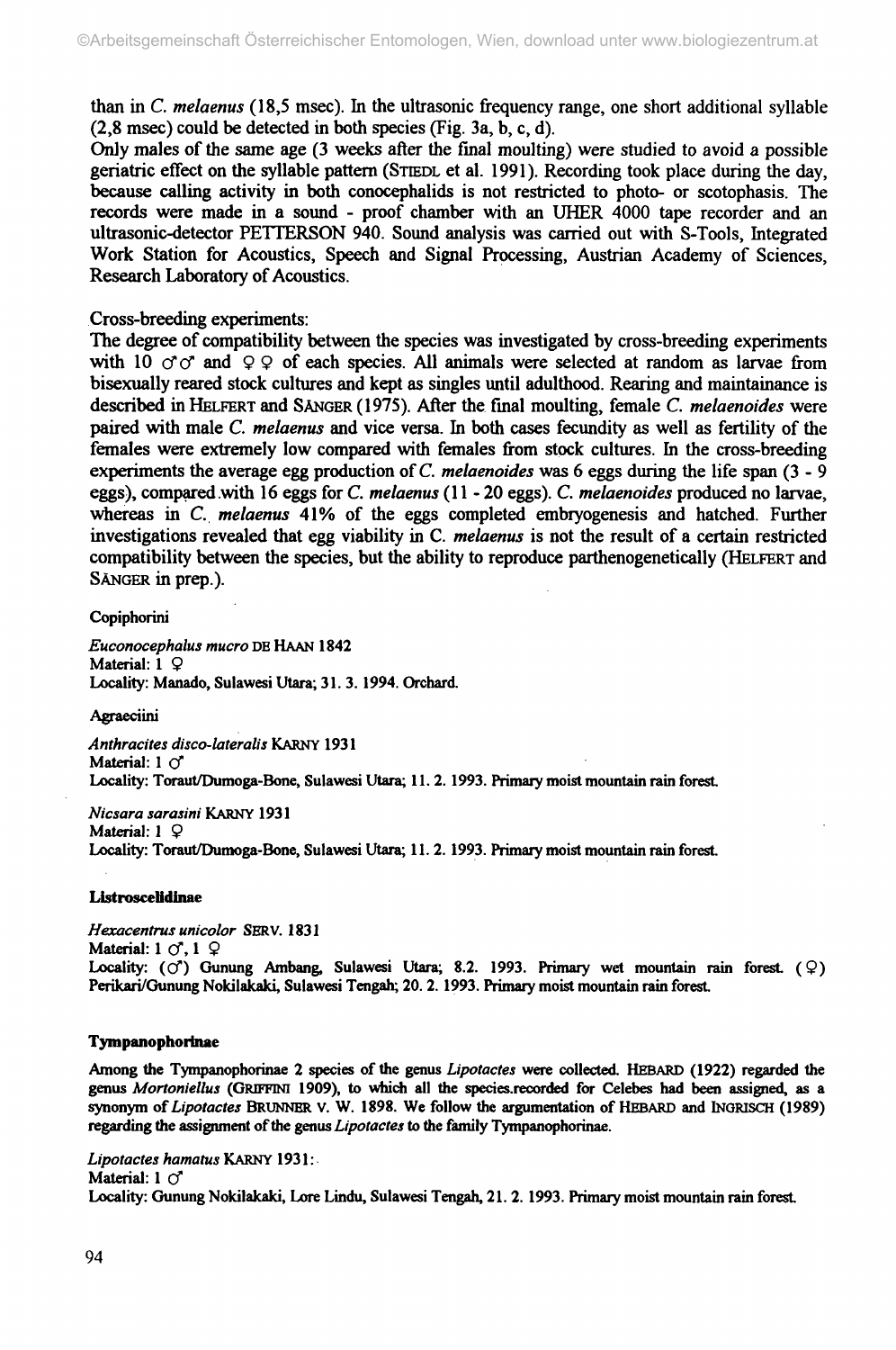#### *Lipotactes* **sp.**

**Type material: 1 Q**

**Type locality: Gunung Nokilakaki, Lore Lindu, Sulawesi Tengah, 21. 2. 1993. Primary moist mountain rain forest.**

**The present specimen is probably** *Lipotactes digitatus* **KARNY 1931. The general features are concordant with the holotype, but the type material of this species (collection SARASIN) consists in 1 adult male and 1 medium-sized, larval female only. The holotypes of** *L. hamatus* **and** *L. digitalus* **are deposited in the Natural History Museum, Basel. Since this is the first adult female of** *L. digitatus* **to emerge, the specimen will be described in detail. A definite assignment to** *L. digitatus* **should not be carried out without further investigations of living animals, especially because members of the discussed species occur syntopically with** *L. hamatus.* **The specimen was collected as a larva and reared in captivity until adulthood.**

#### **Description:**

**Measures (in mm): total length: 19,0; head width (including eyes):** *6,6;* **head length (fastigium verticis to clypeal suture): 3,6; median pronotum length: 3,7; ovipositor length: 6,5; metafemur length: 13,4; metatibia length: 13,2. Head features corresponding with** *L digitatus,* **head wider than body, eyes very large. Fastigium frontis trapezoid, separated from frons by a convex sulcus, median ocellus just above the sulcus. Frons smooth, subocular sulci not continuous, clypeofrontal suture interrupted in the middle. Scapus distally expanded, pedicellus short, width about half of scapus. Flagellum very long, thinly haired, hair short. Pronotum not saddle-shaped, transverse sulcus in the prozona very distinct Apter. Prosternum with 2 slender humps, meso-and metasternum each with 2 broad rounded** humps. Abdominal sternites with an median, unpaired buldge, being most prominent on the 1<sup>st</sup> abdominal sternite. **Coxae with 1 hump; hump is slender and conical on the metacoxae. Tympana covered, openings slit-shaped. Proand mesotibia with 5 extemo-and internoventral spines, mesotibia with 1 additional dorsal spine. Metatibiae with 2 externo- and internoventral spines, 18-1 9 extemo-and internodorsal spines and 6 apical spurs. Metafemora extremely thick in the proximal third.**

**Genital segments: supra-anal plate triangular, cerei conical, extremely pointed, with long, thin setae. Subgenital plate short, apically rounded. Ovipositor slightly curved, considerably expanded proximally, distally compressed, ventral valves minutely serrated (Fig. 4a, b, c).**

**Fig. 4: Genital segments of** *Lipotactes* **sp. Ç (Scale = 1 mm), a = left cercus in ventral view, b = ovipositor, c = subgenital plate.**



**Colouration ex alcohol: primary colour yellow. Head brownish, antennae dark-brown, only scapus light-brown. Occiput with light median line, dark-brown stripes along each side side turning ventrad behind the eyes. Pronotum with narrow, dark-brown margin, prozona with 2 symmetric, dark-brown spots. Posterior knees dark-brown, posterior femora dorsally dark-brown in the distal third.**

**Colouration in vivo: primary colour dark-green. Head darker than body, antennae dark-brown, only scapus green. Occiput blackish green, the markings only faintly visible. Eyes conspicuously yellow-ocher. Pronotum light-brown, margin and spots in the prozona chestnut-coloured. Abdominal tergites green with brown margins. Coxae lightgreen. Pro-and mesofemora proximally light-green, distally dark-green. Metafemora proximally light-green with distinct, dark, transversal stripes, distally black. Ovipositor proximally light-green, distally brown, darker toward the apex.**

### **Notes on the biology of** *L. hamatus* **andL. sp.:**

**Both species are silvicolous. The female of** *L.* **sp. is predacious and pursues the prey actively. The prey-catching behaviour is similar to** *Lipotactes montanus* **(INORISCH 1989). The head is very mobile; prey movement can be followed without the whole animal moving. The large eyes enable it to judge its distance from the prey accurately.** *L. sp.* **makes a rapid jump onto the prey when it is in range (up to 15 cm) and grabs it with the mouthparts. In the**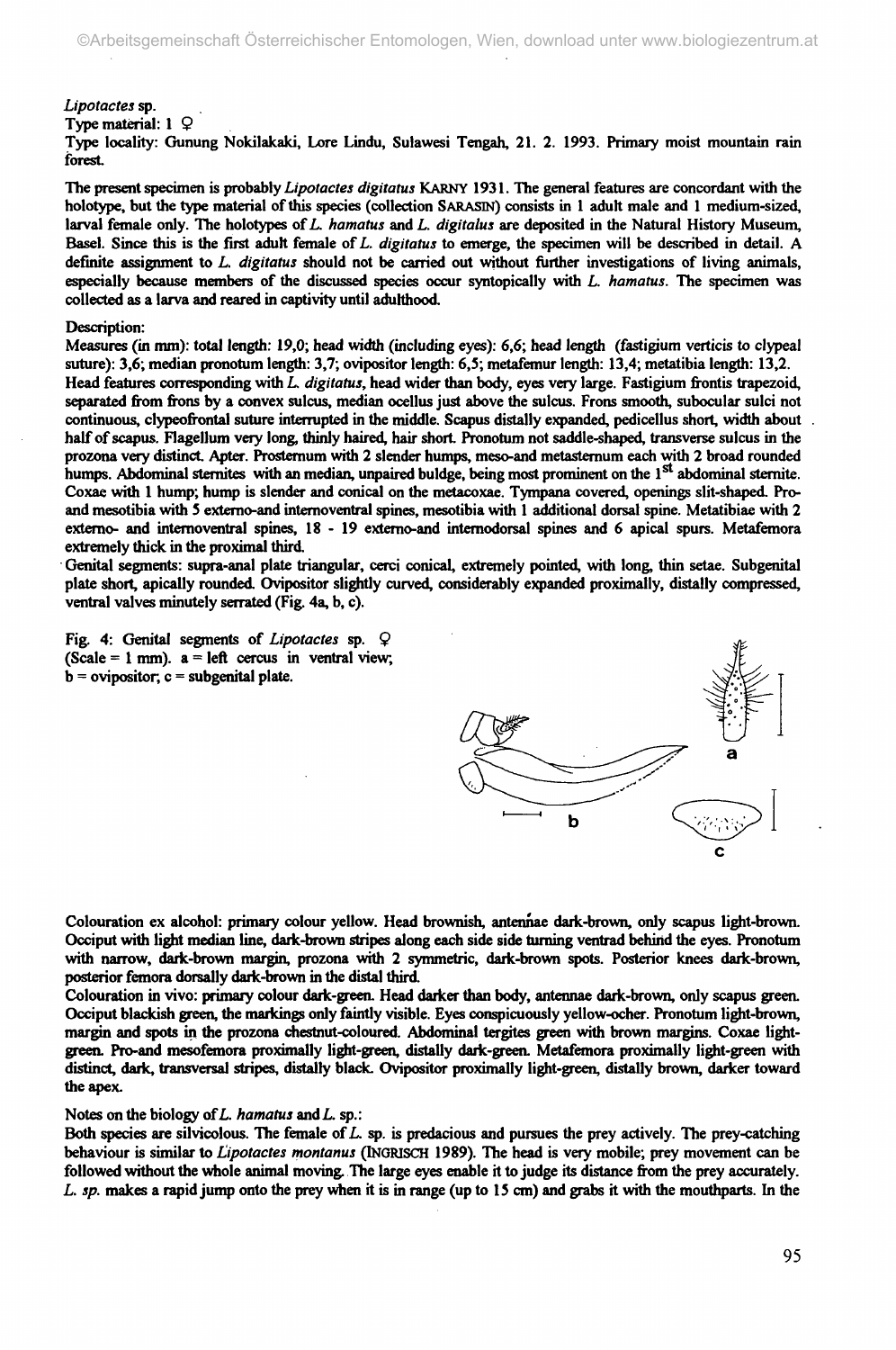**laboratory it was observed that the female, while feeding on a tettigoniid larva, successfully grasped a further prey. In contrast, the male** *L. hamatus* **fed on grass and TetraMin (protein diet for aquarium fish) only, although it was provided with living food.**

#### **Mecopodinae**

*Mecopoda elongata* **(LINNAEUS 1758) Material:** 1  $\circ$ , 1  $\circ$ **Locality: Toraut/Dumoga-Bone, Sulawesi Utara, 12. 2.1993. Primary moist mountain rain forest**

**This widely distributed species ranges from India to Japan and Australia. It varies to a very great extent in colouration and wing veination. KARNY (1926, 1931) has already pointed out the high degree of variability in Indonesian populations. A revision of the existent material seems highly necessary.**

#### **LITERATURE**

**BEER, M. 1972: Saltatoria (Grillen und Heuschrecken) in: Handb. Zool. 4 (2) 2/9.**

GRIFFINI, A., 1909: Intorno a due ortotteri saltatori racolti a Sumatra dal Dr.W. Morton. Wien.ent.Z. 28: 105-109. **HEBARD, M., 1922: Studies on Malayan, Melanesian and Australian Tettigoniidae (Orthoptera). Proc. Acad. nat**

**Sci. Philad. 74: 121 -129.**

**HELFERT, B. andK. SÄNGER, 1975: Haltung und Zucht europäischer Heuschrecken (Orthoptera: Saltatoria) im Labor. Z. angew. Zool. 62: 267 - 279.**

**HELLER, K-G., 1988: Bioakustik der europäischen Laubheuschrecken. Ökologie in Forschung und Anwendung 1. Verlag Josef Margraf.**

**INGRISCH, S., 1989: Zur Laubheuschrecken-Fauna von Thailand (Inserta: Saltatoria: Tettigoniidae). Senckenbergiana biol. 70: 89 -138.**

**KARNY, H. H., 1926: Beiträge zur Malayischen Orthopterenfauna. Treubia 9: 11 - 292.**

KARNY, H. H., 1931: Orthoptera Celebica Sarasiniana. I, Saltatoria. Treubia 12, Suppl.: 1 - 184.

**PlTKIN, L. M., 1980: A revision of the Pacific species of** *Conocephalus* **THUNBERG (Orthoptera: Tettigoniidae). Bull. Brit Mus. Nat Hist Ent Ser.; 41:315 - 355.**

**SiTEDL, O., U. BlCKMEYER and K. KALMRING, 1991 : Tooth impact rate alteration in the song of males of** *Ephippiger ephippiger* **FIEBIG (Orthoptera, Tettigoniidae) and its consequences for phonotactic behaviour of fe**males. The Int. J. of Animal Sound and its Recording 3: 1 - 16.

**WILLEMSE, C , 1942: On a collection of Indo-Australian, Melanesian and Micronesian Tettigoniidae. Subfam.** Phaneropterinae. Natuurhist. Maandbl. 31: 107 - 112.

Author's adresses: Doz. Dr. Karl SÄNGER, **University of Vienna, Institute for Zoology,**

> Dpt. for Terrestrial Ecology, **Althanstraße 14, A-1090 Vienna, Austria.**

**Doz. Dr. Brigitt^/HEtFERT, University for Agriculture (BOKU), Institute for Zoology, ••-••--** Dpt. for Entomology, **Gregor Mendel-Straße 33, A-1180 Vienna, Austria.**